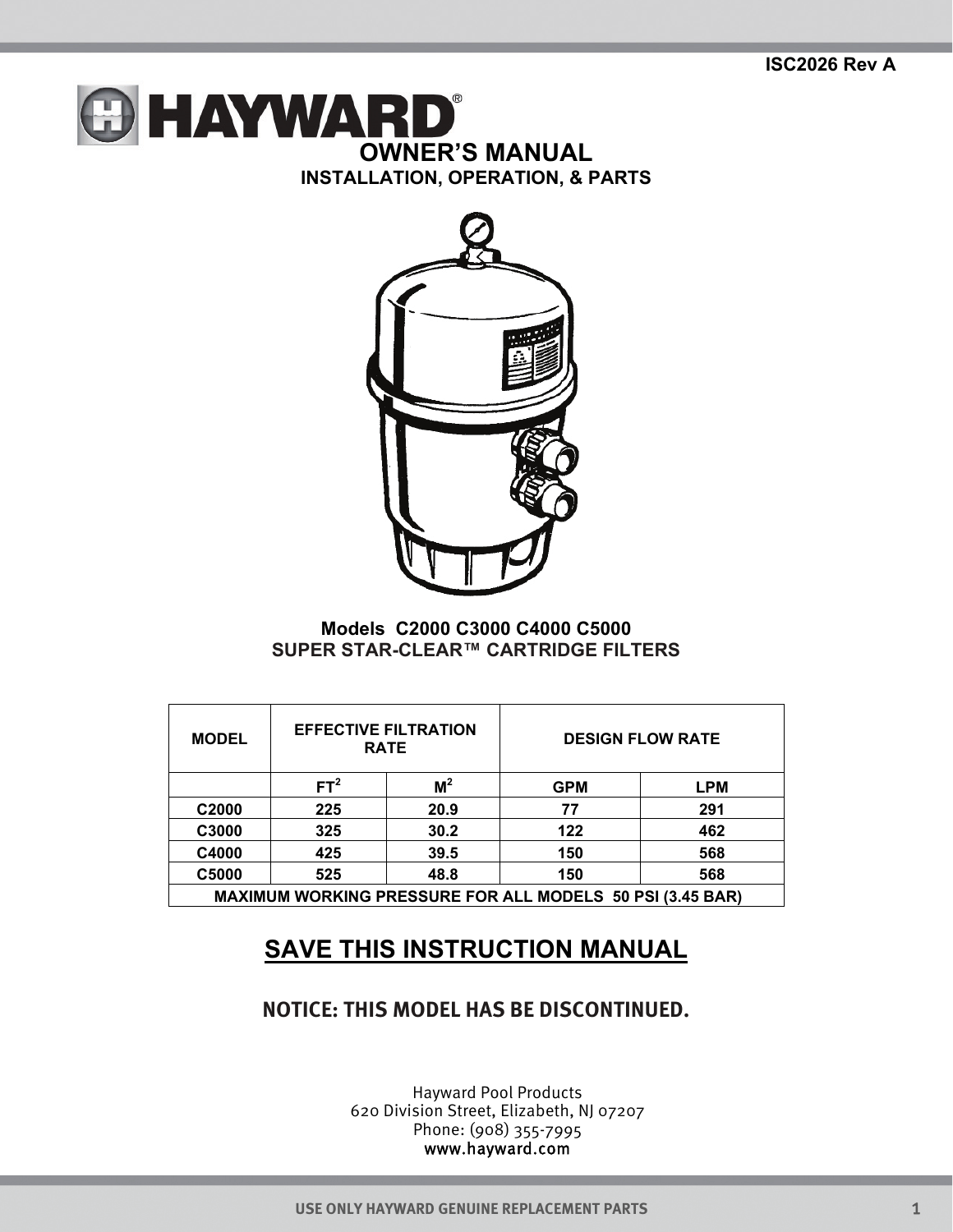Basic safety precautions should always be followed, including the following: Failure to follow instructions can cause severe injury and/or death.

**A** This is the safety-alert symbol. When you see this symbol on your equipment or in this manual, look for one of the following signal words and be alert to the potential for personal injury.

**A WARNING**  Warns about hazards that **could** cause serious personal injury, death or major property damage and if ignored presents a potential hazard.

**A CAUTION** Warns about hazards that will or can cause minor or moderate personal injury and/or property damage and if ignored presents a potential hazard. It can also make consumers aware of actions that are unpredictable and unsafe.

The **NOTICE** label indicates special instructions that are important but not related to hazards.



**WARNING READ, UNDERSTAND, AND FOLLOW ALL SAFETY AND OPERATION INSTRUCTIONS. FAILURE TO FOLLOW SAFETY AND OPERATION INSTRUCTIONS CAN RESULT IN SEVERE PERSONAL INJURY OR DEATH.**



# **WARNING**  $-$  SUCTION ENTRAPMENT HAZARD.

Suction in suction outlets and/or suction outlet covers that are, damaged, broken, cracked, missing, or unsecured can cause severe injury and/or death due to the following entrapment hazards:

#### **Hair Entrapment**- Hair can become entangled in suction outlet cover.

**Limb Entrapment**- A limb inserted into an opening of a suction outlet sump or suction outlet cover that is damaged, broken, cracked, missing, or not securely attached can result in a mechanical bind or swelling of the limb.

**Body Suction Entrapment**- A negative pressure applied to a large portion of the body or limbs can result in an entrapment.

**Evisceration/ Disembowelment Entrapment**- A negative pressure applied directly to the intestines through an unprotected suction outlet sump or suction outlet cover that is, damaged, broken, cracked, missing, or unsecured can result in evisceration/ disembowelment entrapment.

**Mechanical Entrapment**- There is potential for jewelry, swimsuit, hair decorations, finger, toe or knuckle to be caught in an opening of a suction outlet cover resulting in mechanical entrapment.



#### **WARNING** - **TO REDUCE THE RISK OF ENTRAPMENT HAZARDS:**

- A minimum of two functioning suction outlets per pump must be installed. Suction outlets in the same plane (i.e. floor or wall), must be installed a minimum of three feet (3') [1 meter] apart, as measured from near point to near point.
- Dual suction fittings shall be placed in such locations and distances to avoid "dual blockage" by a user.
- Dual suction fittings shall not be located on seating areas or on the backrest for such seating areas.
- The maximum system flow rate shall not exceed the flow rating of any listed (per ASME/ANSI A112.19.8M-1987) suction outlet cover installed.
- Never use Pool or Spa if any suction outlet component is damaged, broken, cracked, missing, or not securely attached.
- Replace damaged, broken, cracked, missing, or not securely attached suction outlet components immediately.
- In addition two or more suction outlets per pump installed in accordance with latest NSPI, IAF Standards and CPSC guidelines, follow all National, State, and Local codes applicable.
- Installation of a vacuum release system, which relieves entrapping suction, is recommended.

**WARNING** - Failure to remove pressure test plugs and/or plugs used in winterization of the pool/spa from the suction outlets can result in an increased potential for suction entrapment as described above.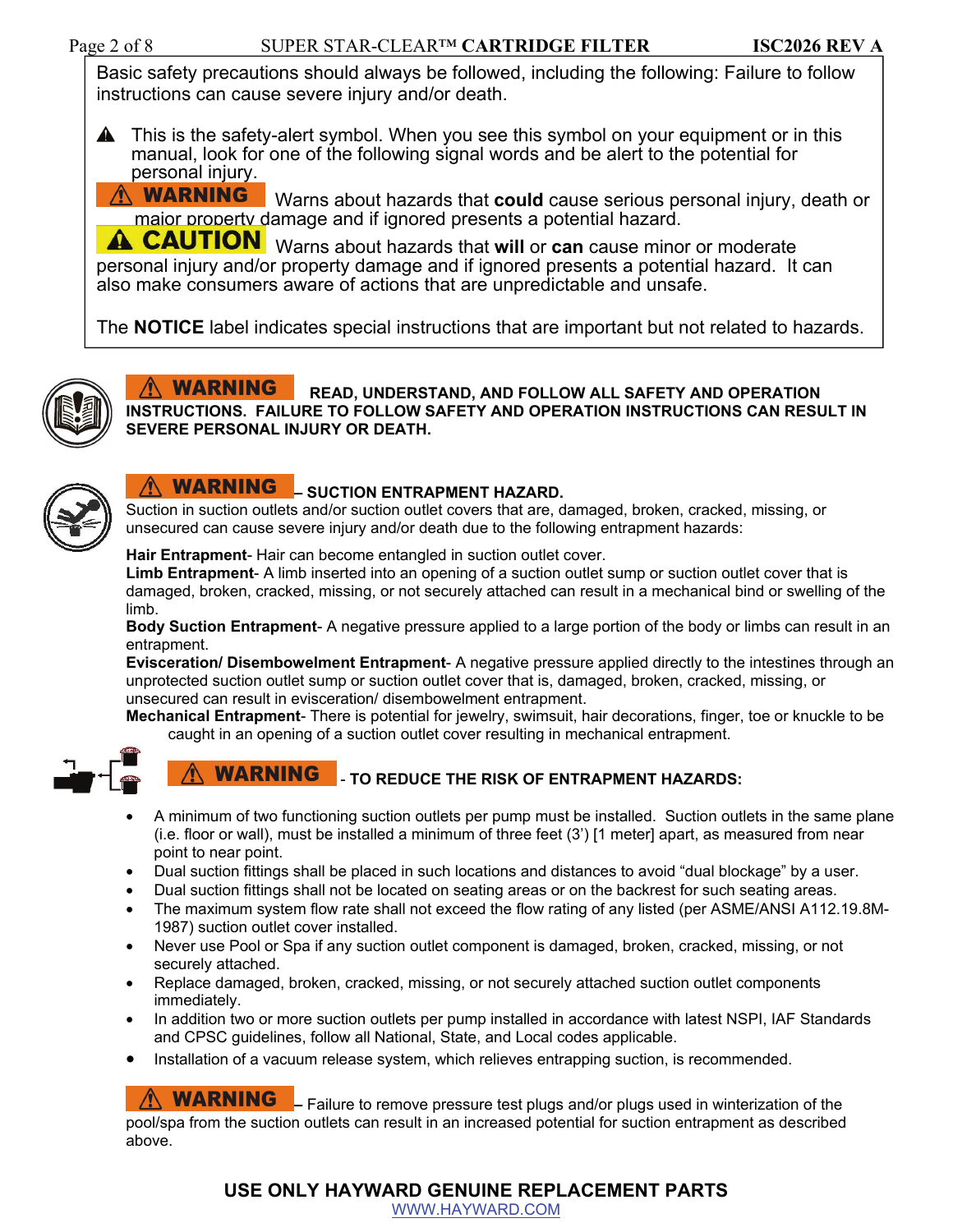## **WARNING**

 Failure to keep suction outlet components clear of debris, such as leaves, dirt, hair, paper and other material can result in an increased potential for suction entrapment as described above.

**WARNING**  Suction outlet components have a finite life, the cover/grate should be inspected frequently and replaced at least every ten years or if found to be damaged, broken, cracked, missing, or not securely attached.

**A WARNING**  To reduce risk of injury, do not permit children to use or climb on this product. Closely supervise children at all times. The ANSI/NSPI-4 Standard (above-ground and on-ground pools) advises that components such as the filtration system, pumps, and heaters be positioned to prevent their being used as a means of access to the pool by young children.



Remove clamp tape before installation. Do not leave tape exposed to sun.

Check for Joint leaks prior to operating. Refer to Pump instruction Booklet for

pump information.



#### **A WARNING COMPONENT SEPARATION HAZARD**

**Pool and spa water circulation systems operate under hazardous pressure during start up, normal operation, and possibly after pump shut off. Pressure in system can cause violent separation of the upper filter body if safety and operation instructions are not followed. Component separation can result in severe personal injury or death** 

- Do not operate water circulation system if a system component is assembled improperly, damaged, missing, or not a genuine Hayward component.
- Before servicing water circulation system, verify all system and pump controls are in OFF position and filter manual air relief valve is in OPEN position.
- Verify that upper and lower filter bodies are properly secured with filter body clamp and spring nut assembly. Tighten spring nut assembly with a 7/8" socket wrench until bolt extends 1/8" past the nut, and each spring coil touches the next coil. Never rely on hand tightening the spring nut assembly.
- Insure filter manual air relief valve body is in LOCK position in filter upper body.
- Before starting the system pump, verify that all system valves are set in a position to allow water from the filter to return back to the pool.
- Do not change filter control valve position while system pump is running.
- Before starting the system pump, the manual air relief valve must be in the OPEN position.
- When starting system pump, stand at least 10 feet away from filter.
- If water leakage appears at tank clamp, shut off system pump before returning to filter to service leak.
- Return to filter to close manual air relief valve only when a steady stream of water (Not air or air and water mix) is discharged from the manual air relief valve.



#### **WARNING ELECTROCUTION HAZARD**

**Direct water discharge from the filter manual air relief valve must be directed away from electrical devices.** 

**It is required that licensed electricians do all electrical wiring.** All electrical wiring MUST be in conformance with applicable local codes, regulations and the National Electrical Code (NEC).

 $\hat{M}$  WARNING To avoid dangerous or fatal electrical shock, turn OFF power to motor before working on electrical connections.

**WARNING**  Failure to bond pump to pool structure will increase risk for electrocution and could result in injury or death. To reduce the risk of electric shock, see installation instructions and consult a professional electrician on how to bond pump. Also, contact a licensed electrician for information on local electrical codes for bonding requirements.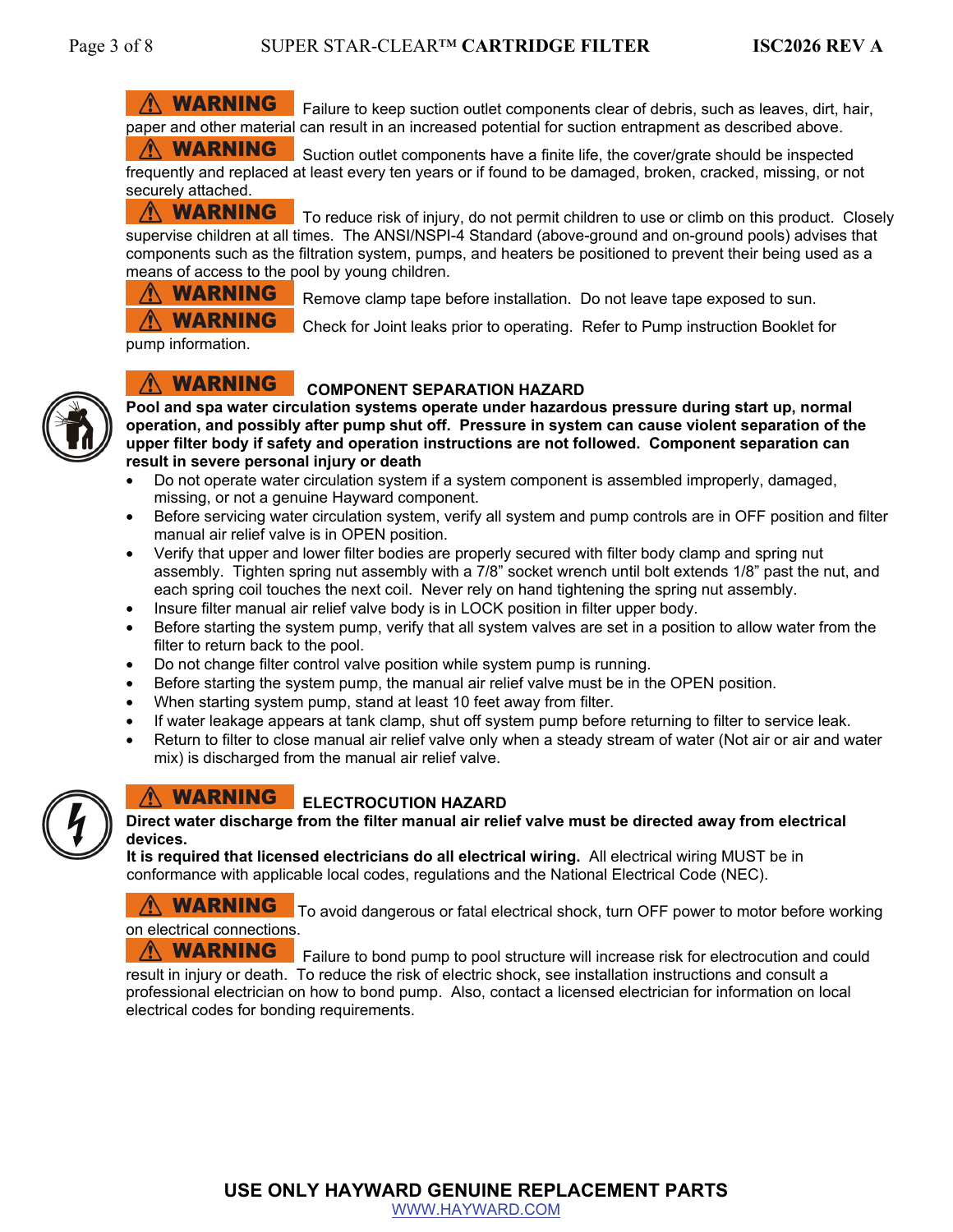## **GENERAL INFORMATION**

Your **Hayward Super Star-ClearTM** cartridge filter combines superior water filtration with ease of operation and totally corrosion-free construction. With filtration ratings to 9000 gallons (34 Kl) per hour, they are designed for continuous or intermittent operation, for installation above or below the pool water line, for fresh or salt water swimming pools or spas. Super Star-Clear™ filters utilize multiple reusable, reinforced polyester filter cartridge elements to provide a high degree of water clarity and long filter cycles with minimum care.

|       | Height |     | <b>REQUIRED CLEARANCE</b> |    |              |    |
|-------|--------|-----|---------------------------|----|--------------|----|
|       |        |     | <b>SIDE</b>               |    | <b>ABOVE</b> |    |
|       | IN     | CМ  | ΙN                        | СM | IN           | СM |
| C2000 | 32.5   | 83  | 18                        | 46 | 15           | 38 |
| C3000 | 34.5   | 88  | 18                        | 46 | 16           | 41 |
| C4000 | 40.5   | 103 | 18                        | 46 | 18           | 46 |
| C5000 | 46.5   | 118 | 18                        | 46 | 22           | 56 |

## **INSTALLATION**

**WARNING** This product should be installed and serviced only by a qualified professional.

Only simple tools (screwdriver and wrenches), plus pipe sealant for plastic adapters, are required to install and/or service the filter.

- 1. The filter system should be installed, not more than 6 feet above pool water level, or below the pool water level, on *a level* concrete slab, very firm ground, or equivalent. Select a well drained area, one that does not flood when it rains. Position the filter so that the piping connections, control valve and winter drain are convenient and accessible for operation, service and winterizing.
- 2. Position filter so the tank can drain by gravity.
- 3. If practical, place pump and filter in the shade to shield it from continuous, direct heat from the sun.
- 4. Connect the pool suction plumbing between the skimmer, pool outlet and the pump.
- 5. Install the pool return plumbing.
- 6. If pressure gauge is not installed, apply Teflon tape to the gauge threads and carefully screw the gauge into the air relief valve.

## **STARTING THE PUMP and FILTER SYSTEM**

#### **Before Starting the Pump**





- 2. Close filter drain.
- 3. Open all system valves to allow normal system operation.
- 4. Place the manual air relief valve in OPEN position. (Counter clock wise 2 full turns.)



#### **Starting Pump**

- 1. Stand at least 10 feet away from filter before starting pump. If water leakage appears at tank clamp, shut off system pump. Wait until water stops flowing before returning to filter to service leak.
- 2. Return to filter to close manual air relief valve only when a steady stream of water (not air or, air and water mix) is discharged from the manual air relief valve.

## **OPERATION**

## **FILTERING**

Filtration starts as soon as flow is steady through the filter. As the filter removes dirt from the pool water, the accumulated dirt causes a resistance to flow. As a result, the gauge pressure will rise and the flow will decrease. When the pressure rises 7-10 psi (.49-.69 bar) above the starting pressure, or when the flow decreased below the desired rate, clean or replace the filter cartridges. Once your filter is running and there is a pressure reading, line up the green arrow with the current reading. When the pressure rises to or above the red or **Time to Clean** 7-10 psi second arrow, it is time to clean your filter. **Filter Cartridges** 

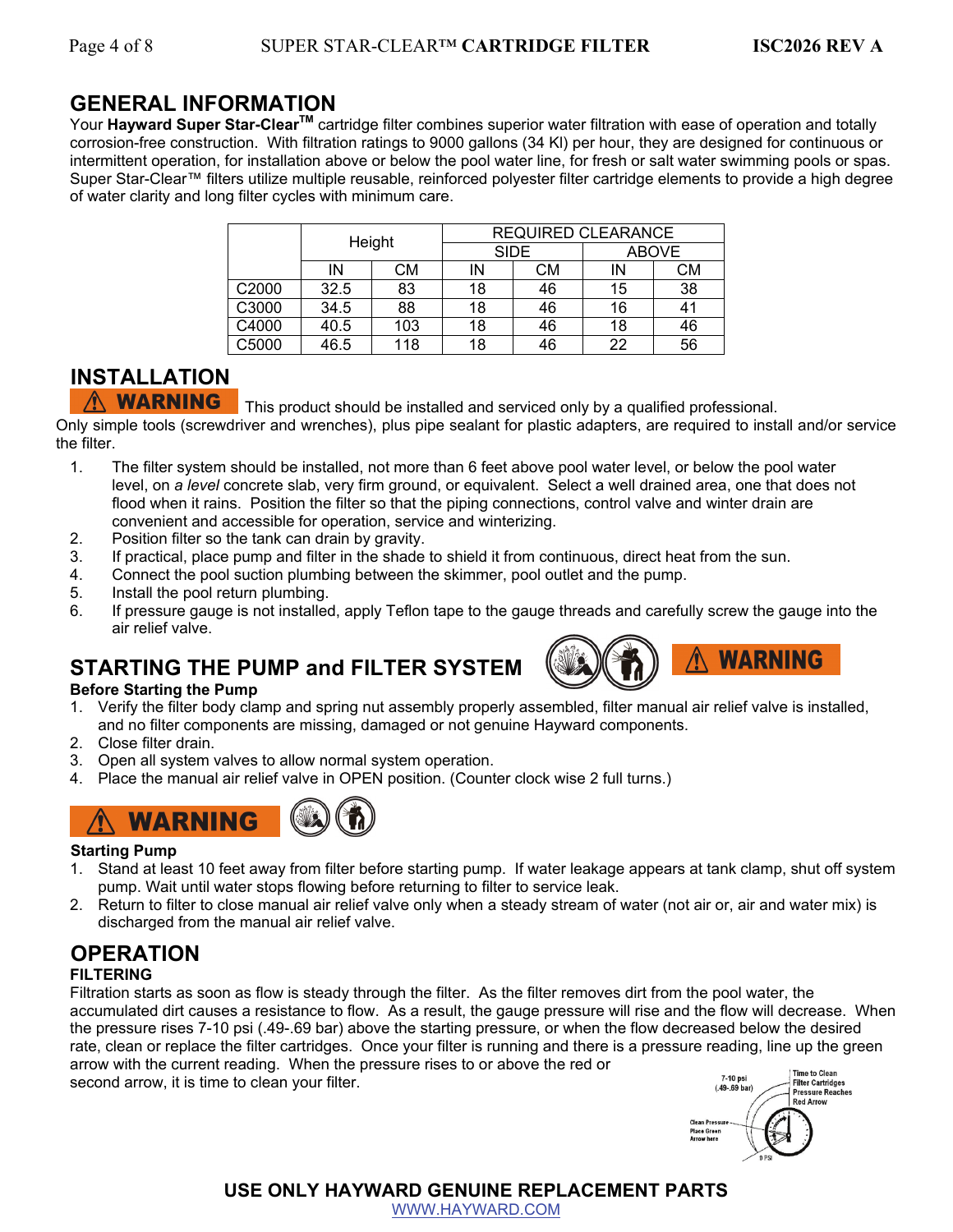## **MANUAL CLEANING**



- 1. Shut off the pump.
- 2. If filter is located below water level, close valves (or block off suction and discharge lines) to prevent backflow of water from pool.
- 3. Open filter Manual Air relief valve to open position to relieve pressure.
- 4. Remove filter drain plug and drain water from system.

#### **FILTER DISASSEMBLY INSTRUCTIONS**



- 1. All system and pump controls must be in the OFF position before servicing.
- 2. Place manual air relief valve in the OPEN position to release filter pressure.
- 3. Remove filter drain plug and drain water from system.
- 4. Using a 7/8" socket wrench, loosen the spring nut assembly.
- 5. Holding both ends of the filter body clamp, remove spring nut assembly from clamp T-Bolt. Carefully spread the clamp ends and remove the clamp by lifting over the tank flanges and head. Take care not to bend or distort the clamp during removal.
- 6. Lift off upper filter body.

Do Not Grasp the filter Manual Air Relief assembly to remove or lift the filter head up. You may break the assembly.

#### **REMOVING CARTRIDGES**

- 1. Lift off top closure plate.
- 2. Remove cartridges from bottom collector manifold by using slight rocking motion and lifting up.
- 3. Clean Cartridge.

#### **CLEANING CARTRIDGES**

The Cartridge filter element can be cleaned by pressure washing inside and outside with a garden hose. After hosing cartridge, for best results, allow the cartridge to dry and carefully brush the pleated surface to remove fine particles.

You may find some debris on the cartridge pleats, which may not have been removed with hosing. In such a case soak the cartridge in a solution of Filter Element Cleaner (found at pool dealers).

**A CAUTION** Follow chemical manufacturer's directions for use. Always use caution when handling pool chemicals. After cleaning, flush with water.

# **A CAUTION**

Always use caution when handling Muriatic acid. After cleaning cartridge, flush with water.

## **RE-INSTALLING CARTRIDGES**

- 1. Flush and drain any dirt or debris from the bottom of the filter tank.
- 2. Carefully replace the cartridges over the hubs on the bottom manifold.
- 3. Place top closure plate securely on top of cartridges.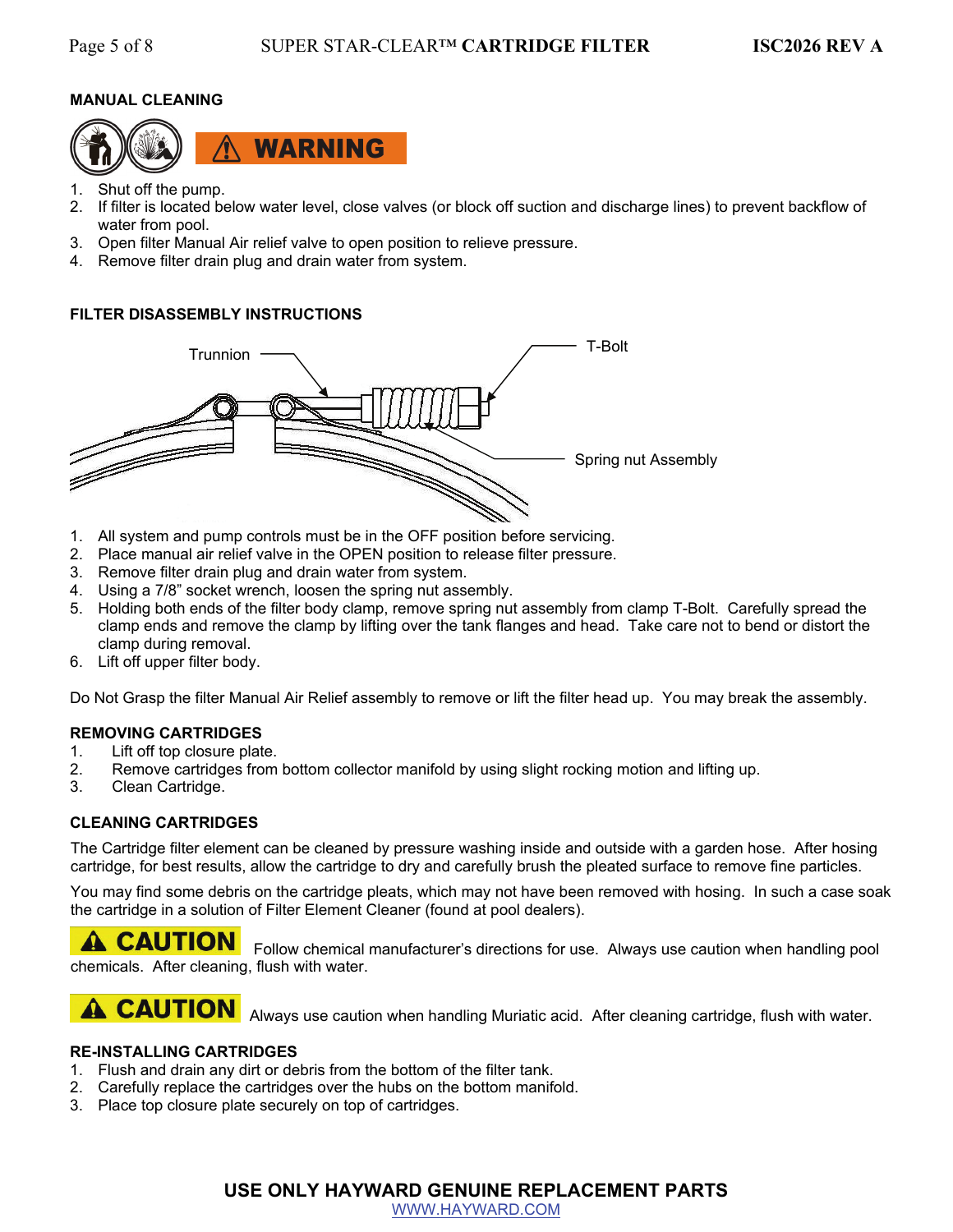### **Clean O-ring and Seal Surface**



- 1. Clean and lightly lubricate tank O-ring (We recommend Jack's 327 Lubricant or other Non-petroleum based silicon lubricant). Carefully place the O-ring over filter tank lip.
- 2. Clean upper filter body flange sealing surface.



#### **Filter Re-Assembly Instructions**



- 1. Re-assemble upper filter body. Insure that the filter body seal is in place and all operation labels on all filter components are visible from a convenient location. Press down firmly and evenly to set the filter head in place.
- 2. Re-assemble filter clamp to tank flanges. Hold clamp ends to position clamp on tank flanges with the T-Bolt and trunnion adjacent to the safety and operation labels on the tank. Do not bend or distort filter clamp during positioning.
- 3. Insert clamp T-Bolt into clamp trunnion and thread spring nut assembly onto clamp T-Bolt with spring end towards trunnion.
- 4. Using a 9/16" socket wrench, tighten spring nut assembly while tapping outer band of Filter Body Clamp with rubber mallet to insure proper seating of upper and lower tank bodies and clamp. Tighten spring nut assembly until bolt extends 1/8" past the nut, and each spring coil touches the next coil. **Never rely on hand tightening of spring nut assembly.**
- 5. Follow Operation Instructions for "Starting the Filter" (Page 4)

#### **VACUUMING**

Vacuuming can be performed directly into the filter whenever needed. Clean cartridges after vacuuming, if required.

# **WINTERIZING**



#### **Winterizing Filter**

In areas where subfreezing temperatures can be expected, the filter should be drained. Remove and clean the cartridges.

Reinstall cartridges in filter tank.

Be sure to leave the drain plug unattached during the winter season to avoid cracking the filter tank.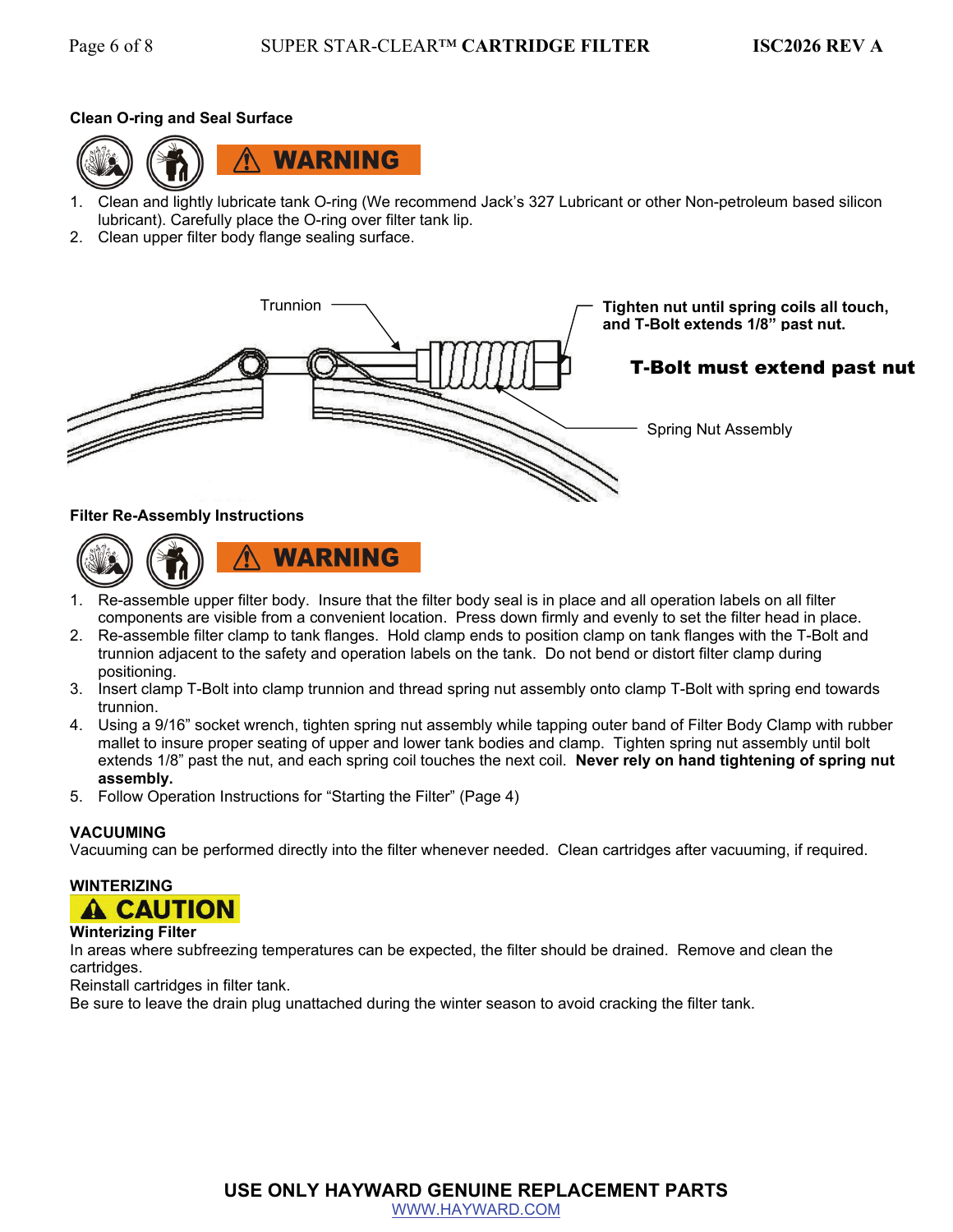

#### **READ AND FOLLOW ALL INSTRUCTIONS.**

Algae are a form of plant life, which can vary in size from a few thousandths of an inch to the size of a small tree. Of the many forms of algae, those most frequently found in swimming pool water are microscopic in size and green in color. Algae readily grows in sunlight and can, under favorable conditions quickly overgrow a swimming pool turning it completely green in just a few hours. Maintaining a chlorine level of at least 1.0 ppm in the pool water at all times is the most effective way to prevent algae growth in swimming pools. The chlorine level should be checked at least once a day using a suitable test kit.

If an algae condition develops and the pool water "blooms" green, super-chlorination of the pool will be necessary to clear it. Add un-stabilized granular chlorine, or liquid chlorine. Follow chemical manufacturer's recommendation for super-chlorination. The algae will quickly become inactive and can then be removed by the filter. Live algae, on the other hand, multiply so fast that the filter cannot keep up with its growth rate.

When correctly used, commercial algaecides are effective against algae, though algaecides should be used in conjunction with, and not as a substitute for, regular chlorination or super-chlorination.

#### **PLEASE REALIZE . . .**

Pure, clear swimming pool water is a combination of two factors—adequate filtration and proper water chemistry balance. One without the other will not give the clean, clear water you desire.

Your filter system is designed for continuous operation. However, this is not necessary for most swimming pools. You can determine your filter operation schedule based on your pool size and usage. Be sure to operate your filtration system long enough each day to obtain at least one complete turnover of your pool water.

To properly sanitize your pool, maintain a free chlorine level of 1 to 3 ppm and a pH range of 7.2 to 7.6. Insufficient chlorine or an out of balance pH level will permit algae and bacteria to grow in your pool and make it difficult for your filter to properly clean the pool water.

#### **SERVICE AND REPAIRS**

Consult your local authorized Hayward dealer or service center. No returns may be made directly to the factory without the expressed written authorization of Hayward Pool Products, Inc.

## **POOL CHEMISTRY GUILDLINES**

| <b>SUGGESTED POOL CHEMISTRY LEVELS</b>        |                  | <b>ACTION REQUIRED TO CORRECT POOL CHEMISTRY</b> |                                                                                                      |  |
|-----------------------------------------------|------------------|--------------------------------------------------|------------------------------------------------------------------------------------------------------|--|
|                                               |                  | <b>TO RAISE</b>                                  | <b>TO LOWER</b>                                                                                      |  |
| pH                                            | 7.2 to 7.6       | Add Soda Ash                                     | Add Muriatic Acid or Sodium Bisulphate                                                               |  |
| <b>TOTAL ALKALINITY</b>                       | 100 to 130 ppm   | Add Sodium Bicarbonate                           | Add Muriatic Acid                                                                                    |  |
| CHLORINE (UNSTABILIZED)                       | $0.3$ to 1.0 ppm | <b>Add Chlorine Chemical</b>                     | No action - chlorine will naturally dissipate                                                        |  |
| CHLORINE (STABILIZED)                         | 1.0 to 3.0 ppm   | Add Chlorine Chemical                            | No action - chlorine will naturally dissipate                                                        |  |
| <b>CHLORINE STABILIZER</b><br>(Cyanuric Acid) | 40 to 70 ppm     | Add Stabilizer                                   | Dilution - partially drain & refill pool with water<br>that has not been treated with Cyanuric Acid. |  |

## **PROBLEM SOLVING LIST**

|               | <b>LOW WATER FLOW</b>                                     | <b>SHORT FILTER CYCLES</b>                                         | POOL WATER WON'T CLEAR UP                                       |
|---------------|-----------------------------------------------------------|--------------------------------------------------------------------|-----------------------------------------------------------------|
| <b>REMEDY</b> | 1. Check skimmer and pump<br>strainer baskets for debris. | Check for algae in pool and<br>1.<br>super-chlorinate as required. | Check chlorine, pH and total<br>alkalinity levels and adjust as |
|               |                                                           |                                                                    | required.                                                       |
|               | 2. Check for restrictions in                              | Be sure chlorine and pH<br>2.                                      |                                                                 |
|               | intake and discharge lines.                               | levels are in proper range<br>(adjust as required).                | Be sure flow rate through filter<br>2.<br>is sufficient.        |
|               | 3. Check for air leak in intake                           |                                                                    |                                                                 |
|               | line (indicated by bubbles<br>returning to pool).         |                                                                    | Operate filter for longer<br>3.<br>periods.                     |
|               | Backwash (Clean) Filter                                   |                                                                    |                                                                 |